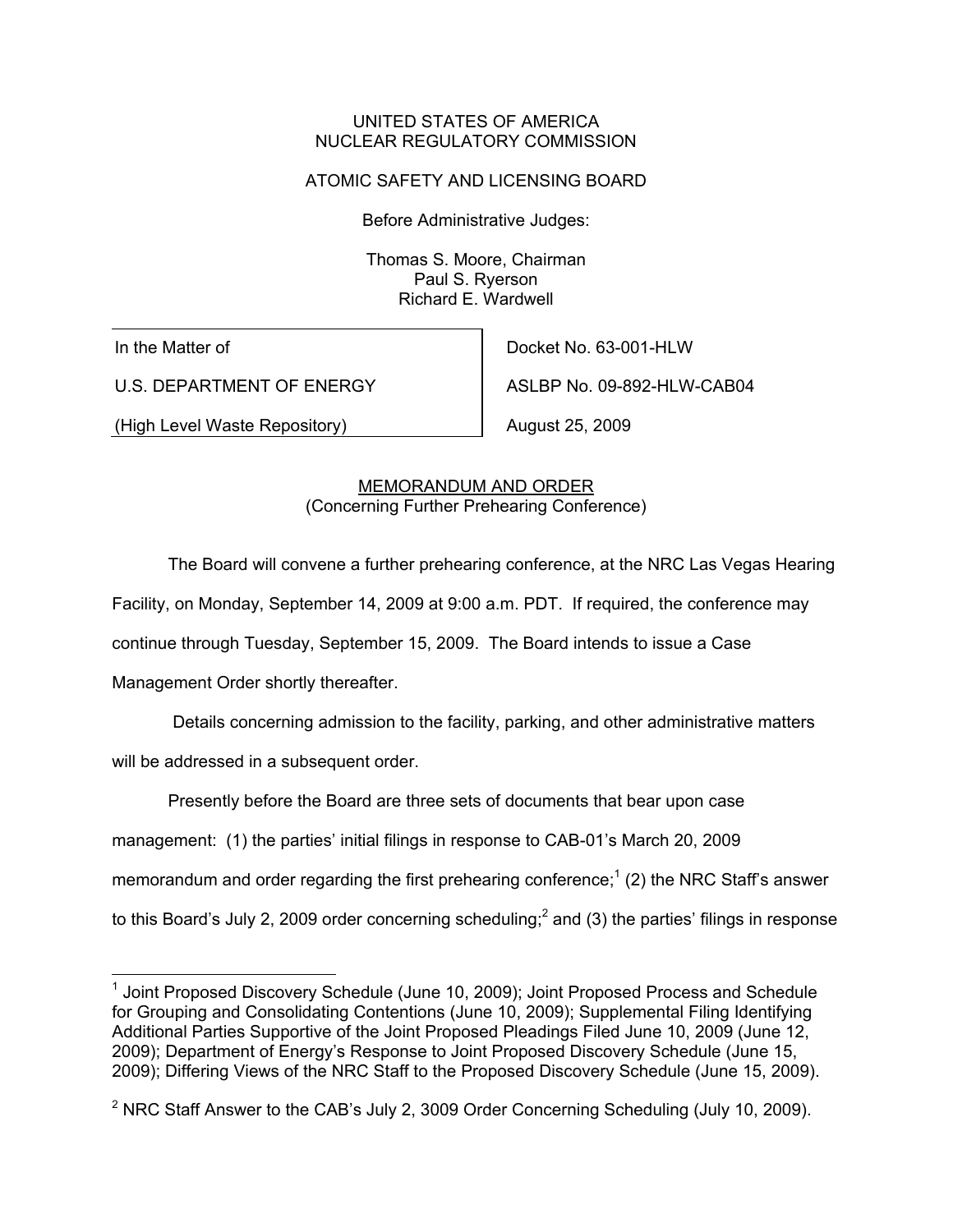to this Board's July 21, 2009 order concerning serial case management.<sup>3</sup> In essence, the first set of filings addressed anticipated discovery and related issues; the second filing disclosed a new schedule for the NRC Staff's issuance of its Safety Evaluation Report (SER); and the third set of filings consists primarily of the parties' responses to the Board's questions pertaining to the impact of the new schedule.

 Additionally, by separate orders to be issued shortly, the Board will address (1) Eureka County's motion for leave to participate by videoconference in the September prehearing conference and request for webcasting; (2) the joint motion of certain parties for an extension of time to file new or amended contentions that are based upon the Department of Energy's (DOE) July 30, 2009 groundwater analysis; and (3) the status of the Native Community Action Council and the Joint Timbisha Shoshone Tribal Group.

The Board will hear argument on Nevada's pending motion to compel production of certain NRC Staff documents<sup>4</sup> and (if necessary) the NRC Staff's motion to correct its privilege log supplement<sup>5</sup> immediately following the lunch break on September 14, 2009. Each side should prepare for 15 minutes of argument, including responding to questions from the Board.

The Board has also reached preliminary decisions concerning the following issues:

1. The Board will not refer in the Case Management Order to possible awards of

attorney fees or costs as a sanction. The Board need not address, at this time, the limits of its

 $\overline{a}$ 

 $3$  NRC Staff Answer to the CAB's July 21, 2009 Order Concerning Serial Case Management (July 28, 2009); U.S. Department of Energy's Answer to the Board's Request Concerning Constraints on DOE's Ability to Continue to Participate in the Licensing Proceeding (Aug. 17, 2009); Joint Response to July 21, 2009 Order (Concerning Serial Case Management) (Aug. 17, 2009); Notice by the State of Nevada Regarding DOE's Joint Response to July 21, 2009 Order (Aug. 17, 2009); Response of the State of Nevada to July 21, 2009 Order (Concerning Serial Case Management) (Aug. 21, 2009); NRC Staff Comment on Joint Response to CAB's July 21, 2009 Order (Aug. 24, 2009); Department of Energy's Response to Notice of State of Nevada Regarding DOE's Joint Response to July 21, 2009 Order (Aug. 24, 2009).

<sup>&</sup>lt;sup>4</sup> State of Nevada's Motion to Compel Production of Documents Asserted as Privileged by NRC Staff (Aug. 10, 2009).

<sup>&</sup>lt;sup>5</sup> NRC Staff Motion for Leave to Correct Its July 30, 2009 Deliberative Process Privilege Log Supplement (Aug. 19, 2009).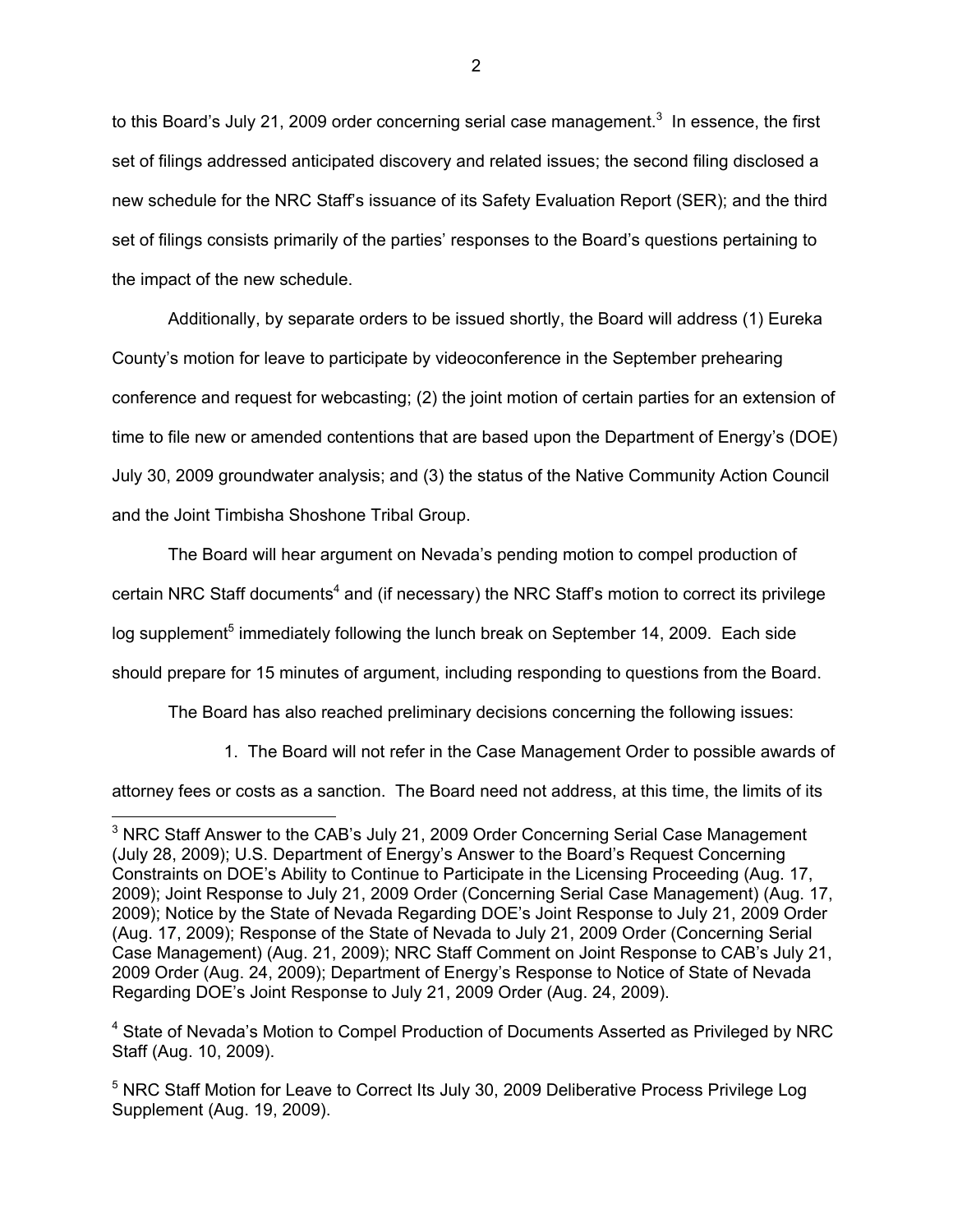authority under the Commission's regulations to sanction improper conduct during discovery, if such conduct were to occur.

 2. The provisions of the Joint Proposed Discovery Schedule concerning entry upon land must be rejected. As the NRC Staff points out, the Joint Schedule does not identify the locations to which the provision applies and would deny the Board ultimate authority to determine whether an inspection request should be granted. $6$  Under 10 C.F.R. § 2.319, responsibility for the fair and impartial conduct of the proceeding rests with the Board.

 3. Unless the parties consent, available discovery procedures under NRC regulations do not include subject matter depositions such as those permitted under Rule 30(b)(6) of the Federal Rules of Civil Procedure.

 4. Although the Board concurs with the parties' judgment that certain aspects of the Federal Rules of Civil Procedure might usefully be reflected in a Case Management Order, the Board agrees with the NRC Staff that the Case Management Order should not purport to incorporate any such Rule by reference. $<sup>7</sup>$ </sup>

 5. All parties apparently support appointment of a Discovery Master (or multiple Discovery Masters) to be available by telephone during depositions and otherwise charged with ruling on discovery disputes, subject to appeals to the Board. Nonetheless, the Board does not presently anticipate a need for a Discovery Master. The Board expects that counsel will continue to conduct themselves professionally throughout this proceeding, and refrain from inappropriate behavior (including but not limited to making frivolous objections, "coaching" a witness, or otherwise engaging in improper conduct during depositions). If rules need to be clarified, the Board will endeavor to clarify them. While, should they occur, the Board will deal with persistent violations of such rules, the Board does not intend to continuously monitor depositions conducted by responsible lawyers or to appoint Discovery Masters to do so.

 $\overline{a}$ 

3

 $6$  Differing Views of the NRC Staff to the Proposed Discovery Schedule (June 15, 2009) at 4.

<sup>&</sup>lt;sup>7</sup> See id. at 5-7.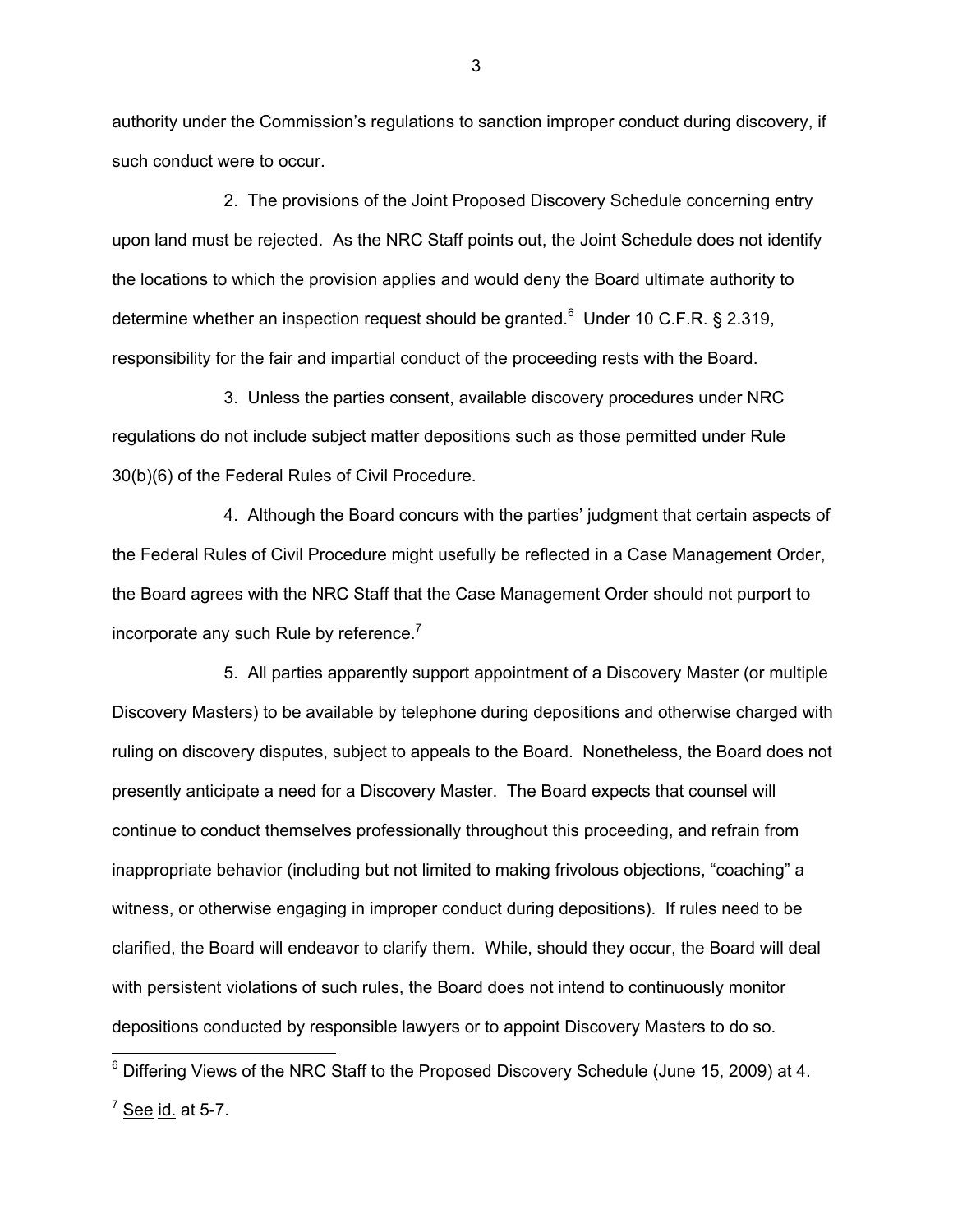6. CAB-01's March 20, 2009 order did not seek comments concerning motions for summary disposition, as the Applicant and NRC Staff point out.<sup>8</sup> Nonetheless, the parties may wish to take into account the Board's view that such motions are of limited usefulness in administrative proceedings. In a jury trial, in contrast, the judge's determination that a claim need not be presented to the jury may save considerable time. That is less often the case when, as here, the same board that must consider the evidence in connection with a motion for summary disposition would also consider the evidence in a hearing on the merits. To be sure, motions for summary disposition serve a proper purpose in some instances, such as (1) where a board's ruling on a legal issue contention may in effect resolve other contentions; (2) where, after discovery, it becomes apparent that an admitted contention truly presents no genuinely disputed issue of material fact; or (3) when a contention of omission is rectified. The parties should plan and allocate resources, however, with the expectation that the Board will be skeptical if eventually presented with motions purporting to argue that virtually no admitted contention presents a genuinely disputed issue of material fact. If necessary the Board may subsequently impose appropriate limitations on the filing of summary disposition motions.

 The Board is advised that, prior to the September conference, the parties will seek agreement on priorities and schedules for briefing legal issues, and that DOE and California are discussing a possible joint motion seeking deferral of litigation, including discovery, of certain NEPA contentions.<sup>9</sup>

 Two other principal kinds of issues are as yet unresolved: (1) matters on which all parties did not agree in their initial June 2009 filings; and (2) matters that should now be addressed in light of the NRC Staff's announced schedule for the SER. In order to make the scheduled conference as useful as possible, the Board directs that the parties further consult

4

<sup>&</sup>lt;sup>8</sup> Department of Energy's Response to Joint Proposed Discovery Schedule (June 15, 2009) at 5; Differing Views of the NRC Staff to the Proposed Discovery Schedule (June 15, 2009) at 5.

<sup>&</sup>lt;sup>9</sup> Joint Response to July 21, 2009 Order (Concerning Serial Case Management) (Aug. 17, 2009) at 3-4, 7.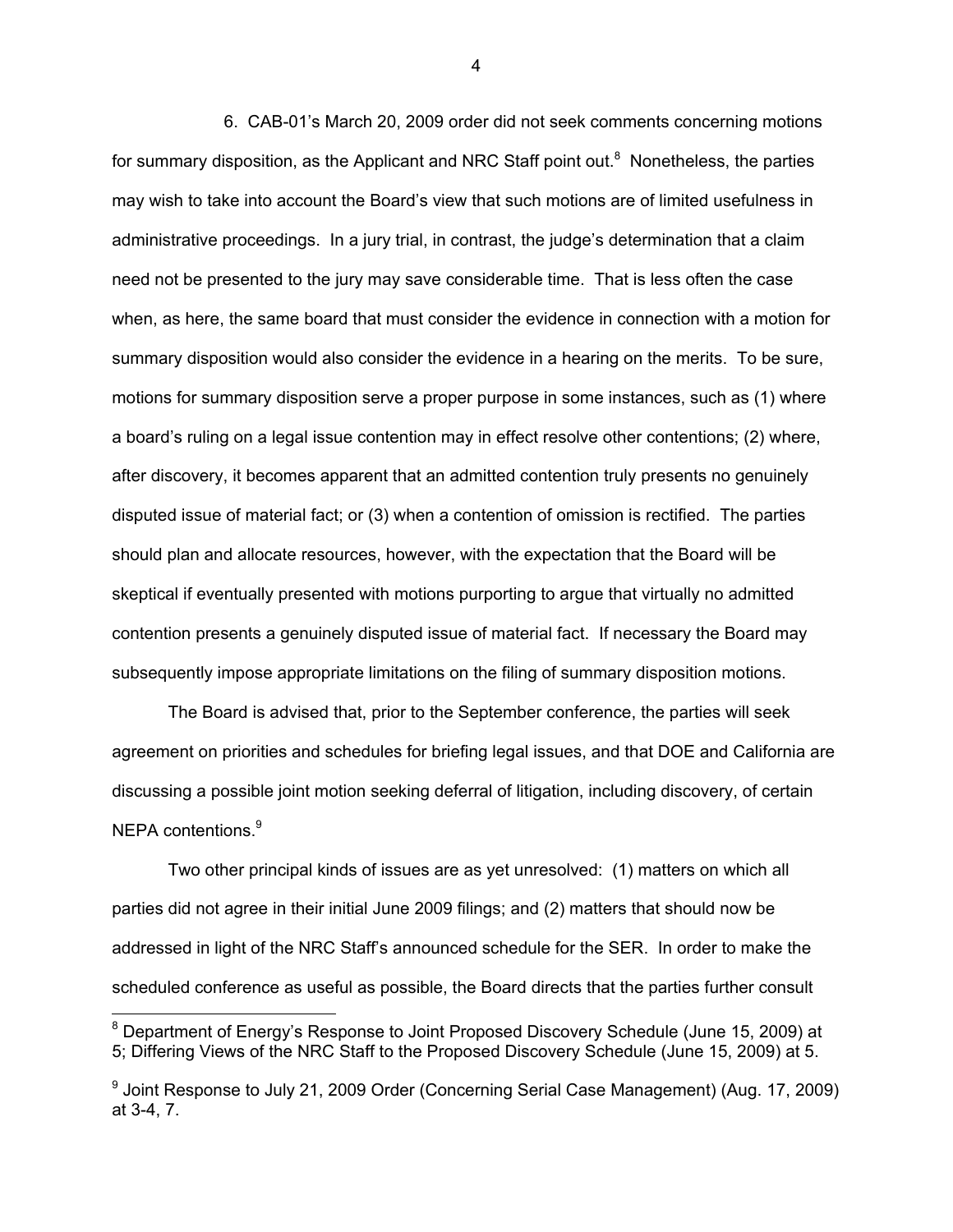and seek agreement upon the following such issues (in addition to any other areas of disagreement on which agreement may be possible):

 1. In light of the NRC Staff's plans to issue the SER serially and associated scheduling uncertainties, will it be appropriate to proceed with adjudication of contentions on multiple tracks: that is, for the parties to conduct discovery on certain related groups of contentions while simultaneously participating in hearings on other related groups of contentions that are ready for adjudication?

 2. It appears that most or all parties wish to conduct some form of further discovery before adjudication of any factual NEPA contentions. Specifically, what discovery will be required and how long should it take?

 3. Given the parties' apparent belief that further discovery is necessary before any factual contention can be adjudicated, what is the earliest date on which the parties agree that at least some factual contentions can be ready for adjudication?

 4. In light of the NRC Staff's plans to issue the SER serially and associated scheduling uncertainties, should limits on the total number of depositions be imposed by a Case Management Order at this time?

5. If so, what should such limits be?

 6. Given that discovery will now likely take place over several years, rather than in less than one year, are the limitations in the Joint Proposed Discovery Schedule on the timing of depositions (e.g., no more than three depositions per week, at least one "off-week" per month) now acceptable to all parties?

7. If not, what limits do the parties now propose?

 8. In light of the NRC Staff's plans to issues the SER serially and associated scheduling uncertainties, would it still be reasonable for the Case Management Order to specify that each witness shall be presented for deposition only once?

 $5\,$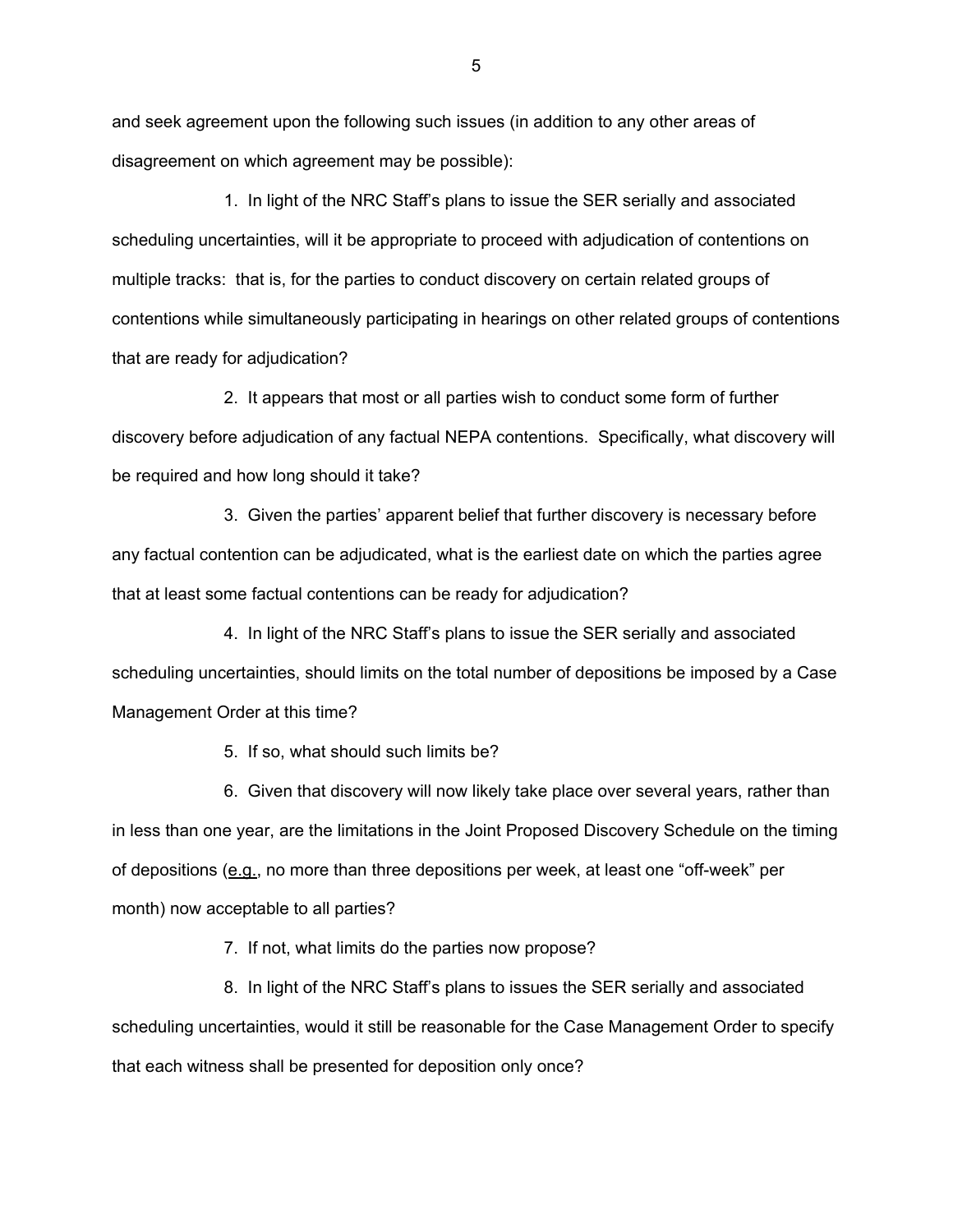9. Rather, in negotiating a deposition schedule, should the parties accord a high priority to avoiding multiple depositions of the same witness, while recognizing that some witnesses may have to be deposed more than once if their testimony pertains to more than one group of contentions set for hearing?

 10. If not, what guidance regarding multiple depositions of the same witness should be included in a Case Management Order?

 11. Consistent with 10 C.F.R. § 2.1018(a)(1)(vi), the Joint Proposed Discovery Schedule provides that the parties' identification of an expert witness should include, at a minimum, the "subject matter" and contentions that the expert will address.<sup>10</sup> In contrast, Rule 26(a)(2)(B) of the Federal Rules of Civil Procedure requires a more detailed explanation of an expert's proposed testimony, including "a complete statement of all opinions the witness will express and the basis and reasons for them," as well as specification of the "data or other information considered by the witness in forming them." Would depositions be more useful and efficient if the parties were to agree upon a disclosure similar to Rule 26(a)(2)(B) requirements for expert witnesses in this proceeding?

 12. Can the parties agree upon voluntary disclosure of the proposed content of expert witness testimony, similar to that required by Rule 26(a)(2)(B)?

 13. If not, is there any such disclosure – more specific than expected "subject matter" and "contentions" – upon which the parties can agree?

 14. It appears that Intervenors would like to depose all the Applicant's witnesses before depositions of any of their own witnesses, and that the Applicant would like to depose all the Intervenors' witnesses before depositions of any of the Applicant's witnesses. In light of the NRC Staff's plans to issue the SER serially and associated scheduling uncertainties, can the parties now agree upon a plan for sequencing depositions?

-

 $10$  Joint Proposed Discovery Schedule (June 10, 2009) at 4.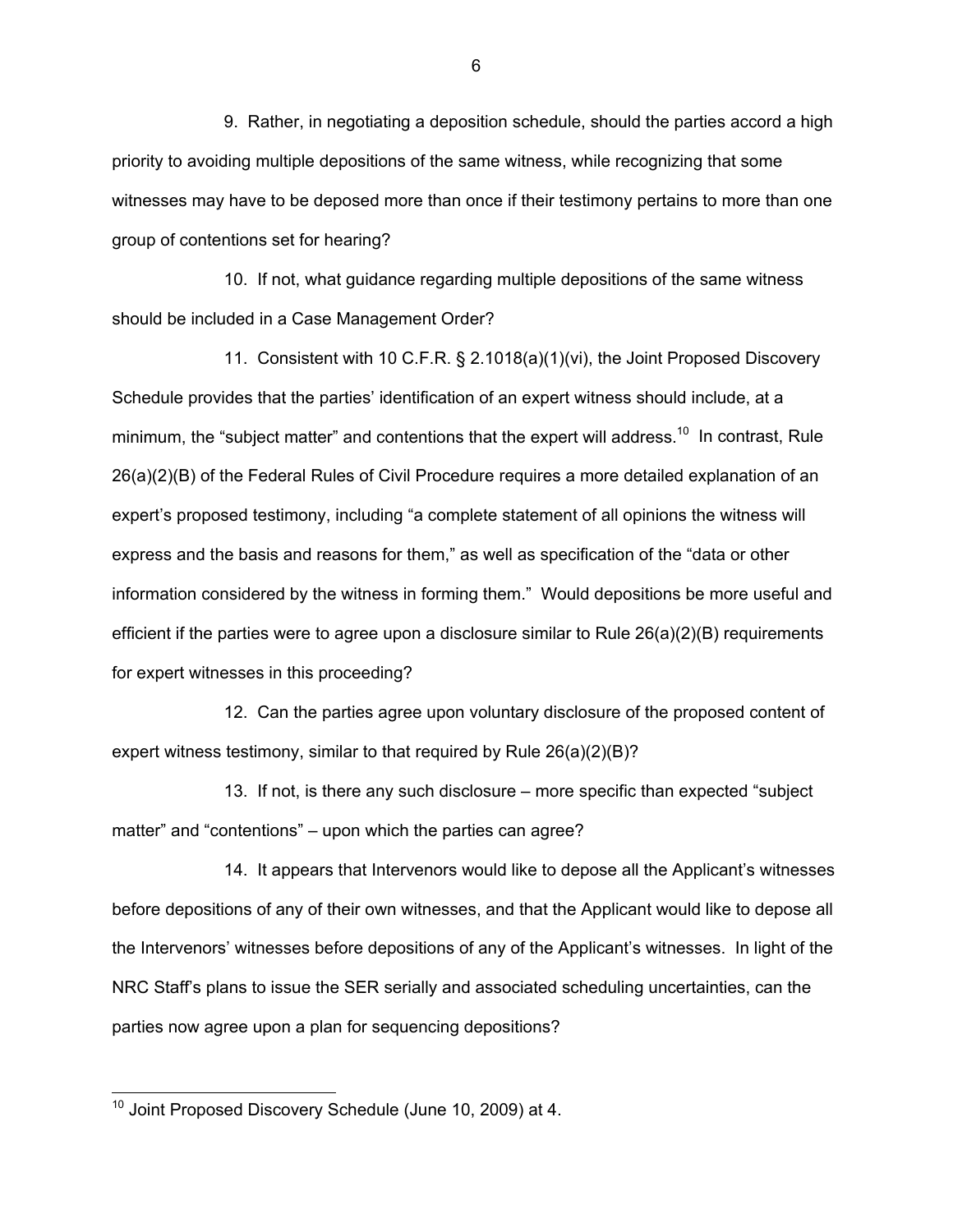15. Would voluntary disclosure of more detailed information concerning proposed expert witness testimony, of the sort described above, assist the parties in agreeing upon the sequence of depositions?

 16. In light of the NRC Staff's plans to issue the SER serially and associated scheduling uncertainties, should limits on the total number of requests for admissions be imposed by a Case Management Order at this time?

17. If so, what should such limits be?

 18. Applicable regulations expressly contemplate "[i]nformal requests for information" and specify that the Board should authorize formal interrogatories or depositions upon written questions only "in the event that the parties are unable, after informal good faith efforts, to resolve a dispute in a timely fashion concerning the production of information."<sup>11</sup> The Board does not wish to decide numerous motions for permission to obtain information that should have been made available voluntarily. Is any mechanism required to discourage the need to resort to such motions?

19. If so, what should the mechanism be?

 20. In light of the NRC Staff's plans to issue the SER serially and associated scheduling uncertainties, are there provisions in the Joint Proposed Discovery Schedule (other than provisions referenced above) that one or more parties previously supported but no longer support?

21. If so, what are such provisions?

 22. In light of the NRC Staff's plans to issue the SER serially and associated scheduling uncertainties, are there additional provisions (not suggested above) that the parties wish to propose for inclusion in a Case Management Order?

23. If so, what are such provisions?

7

 $\overline{a}$ <sup>11</sup> See 10 C.F.R. § 2.1018(a)(1)(vi), (a)(2).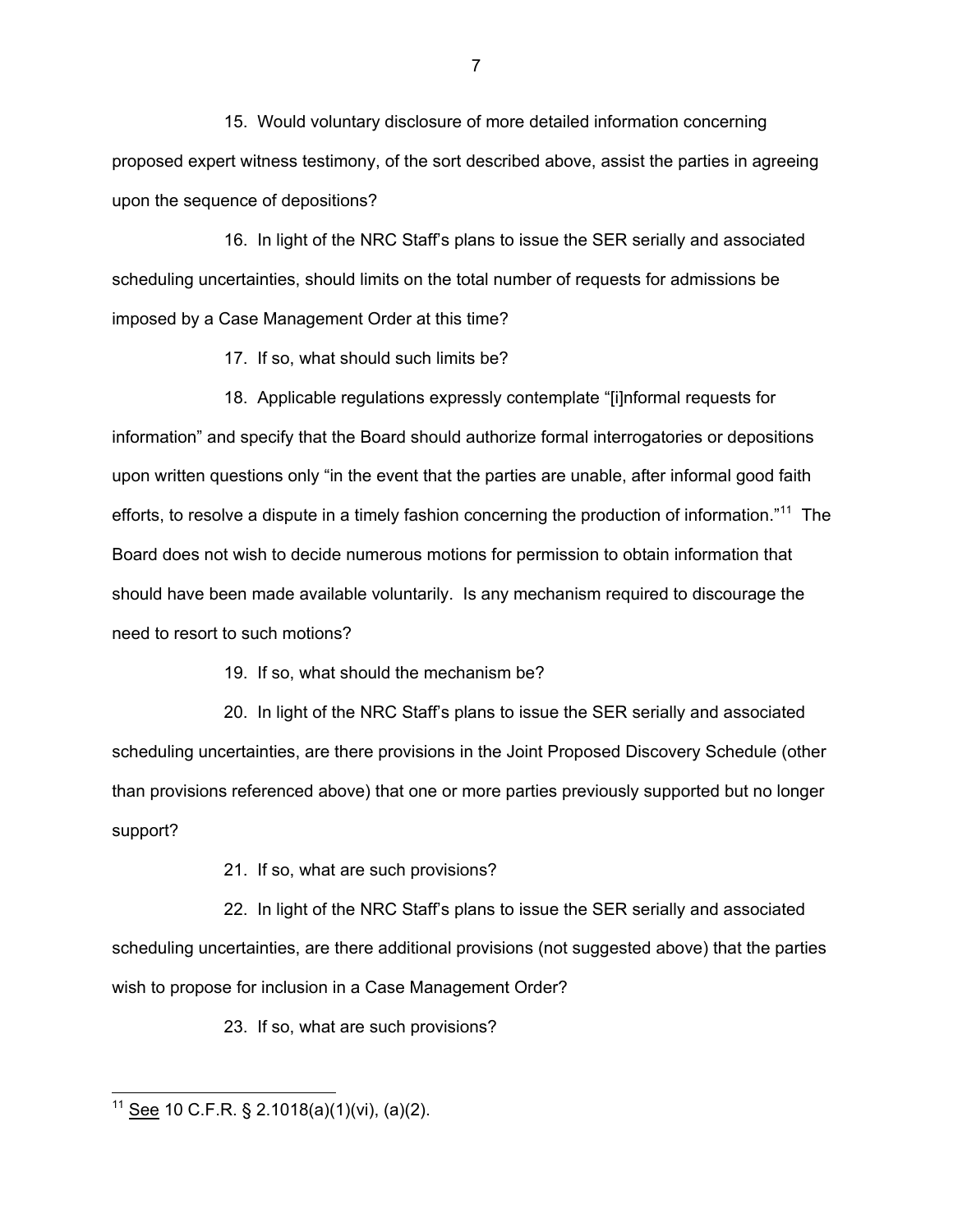If practicable, the parties should file and serve, no later than Thursday, September 10, 2009, a very brief summary concerning the foregoing issues on which they have reached agreement, at least in principle, or with respect to which they otherwise wish to comment. Such a summary will help the Board to conduct the September prehearing conference most efficiently. As Nevada points out<sup>12</sup> and as the Board appreciates, however, time is short. Accordingly, the Board is fully prepared to hear from the parties orally concerning these issues.

 Finally, during the conference the Board also intends to ask questions relating to the parties' filings in response to our July 21, 2009 order concerning serial case management, including but not limited to questions concerning (1) the NRC Staff's rationale for the proposed order in which the SER volumes are to be issued; and (2) differences between the positions of the parties as to which admitted contentions are associated with each of the five proposed SER volumes.

It is so ORDERED.

FOR THE ATOMIC SAFETY AND LICENSING BOARD

\_\_\_\_\_\_\_*/RA/*\_\_\_\_\_\_\_\_\_\_\_\_\_\_\_\_\_\_

Paul S. Ryerson ADMINISTRATIVE JUDGE<sup>13</sup>

Rockville, Maryland August 25, 2009

 $\overline{a}$ 

 $12$  Response of the State of Nevada to July 21, 2009 Order (Concerning Serial Case Management) (Aug. 21, 2009) at 16-17.

 $13$  By delegated authority, in the absence of Thomas S. Moore, Chairman.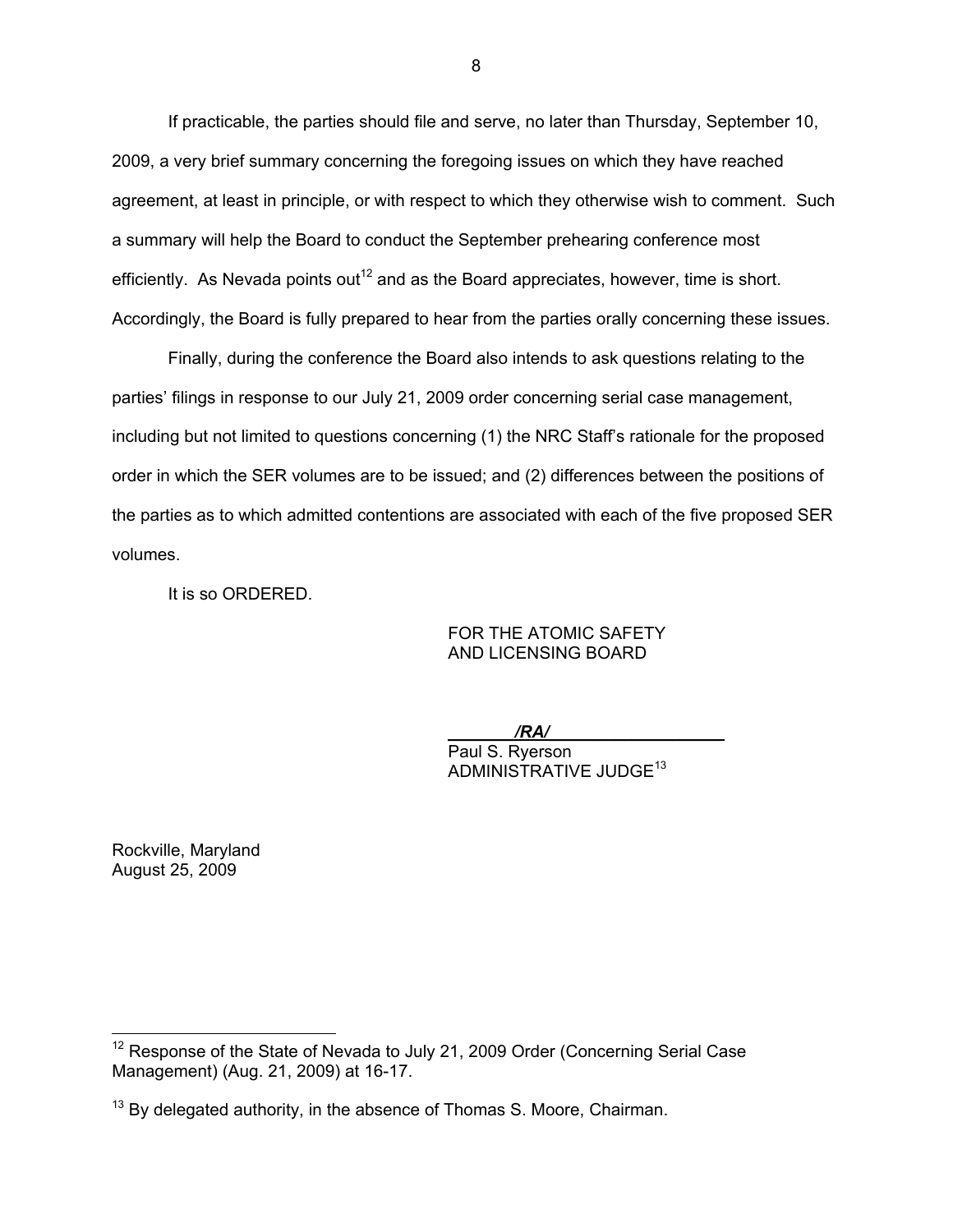#### UNITED STATES OF AMERICA NUCLEAR REGULATORY COMMISSION

In the Matter of (1)

U.S. DEPARTMENT OF ENERGY  $\overrightarrow{)}$  Docket No. 63-001-HLW

 $)$ 

 $)$ 

 $)$ 

(High-Level Waste Repository) (a

# CERTIFICATE OF SERVICE

I hereby certify that copies of the foregoing MEMORANDUM AND ORDER (Concerning Further Prehearing Conference), dated August 25, 2009, have been served upon the following persons by Electronic Information Exchange.

U.S. Nuclear Regulatory Commission Atomic Safety and Licensing Board (ASLBP) Mail Stop T-3F23 Washington, DC 20555-0001

**CAB 01** William J. Froehlich, Chair Administrative Judge wif1@nrc.gov

Thomas S. Moore Administrative Judge tsm2@nrc.gov

Richard E. Wardwell Administrative Judge rew@nrc.gov

**CAB 02** Michael M. Gibson, Chair Administrative Judge mmg3@nrc.gov

Alan S. Rosenthal Administrative Judge axr@nrc.gov or rsnthl@verizon.net

Nicholas G. Trikouros Administrative Judge ngt@nrc.gov

**CAB 03** Paul S. Ryerson, Chair Administrative Judge psr1@nrc.gov

Michael C. Farrar Administrative Judge mcf@nrc.gov

Mark O. Barnett Administrative Judge mob1@nrc.gov or mark.barnett@nrc.gov *ASLBP (continued)*

**CAB 04** Thomas S. Moore, Chair Administrative Judge tsm2@nrc.gov

Paul S. Ryerson Administrative Judge psr1@nrc.gov

Richard E. Wardwell Administrative Judge rew@nrc.gov

Anthony C. Eitreim, Esq., Chief Counsel ace1@nrc.gov Daniel J. Graser, LSN Administrator djg2@nrc.gov Lauren Bregman, Law Clerk lrb1@nrc.gov Zachary Kahn, Law Clerk zxk1@nrc.gov Erica LaPlante, Law Clerk eal1@nrc.gov Matthew Rotman, Law Clerk matthew.rotman@nrc.gov Joseph Deucher ihd@nrc.gov Andrew Welkie axw5@nrc.gov Jack Whetstine jgw@nrc.gov Patricia Harich patricia.harich@nrc.gov Sara Culler sara.culler@nrc.gov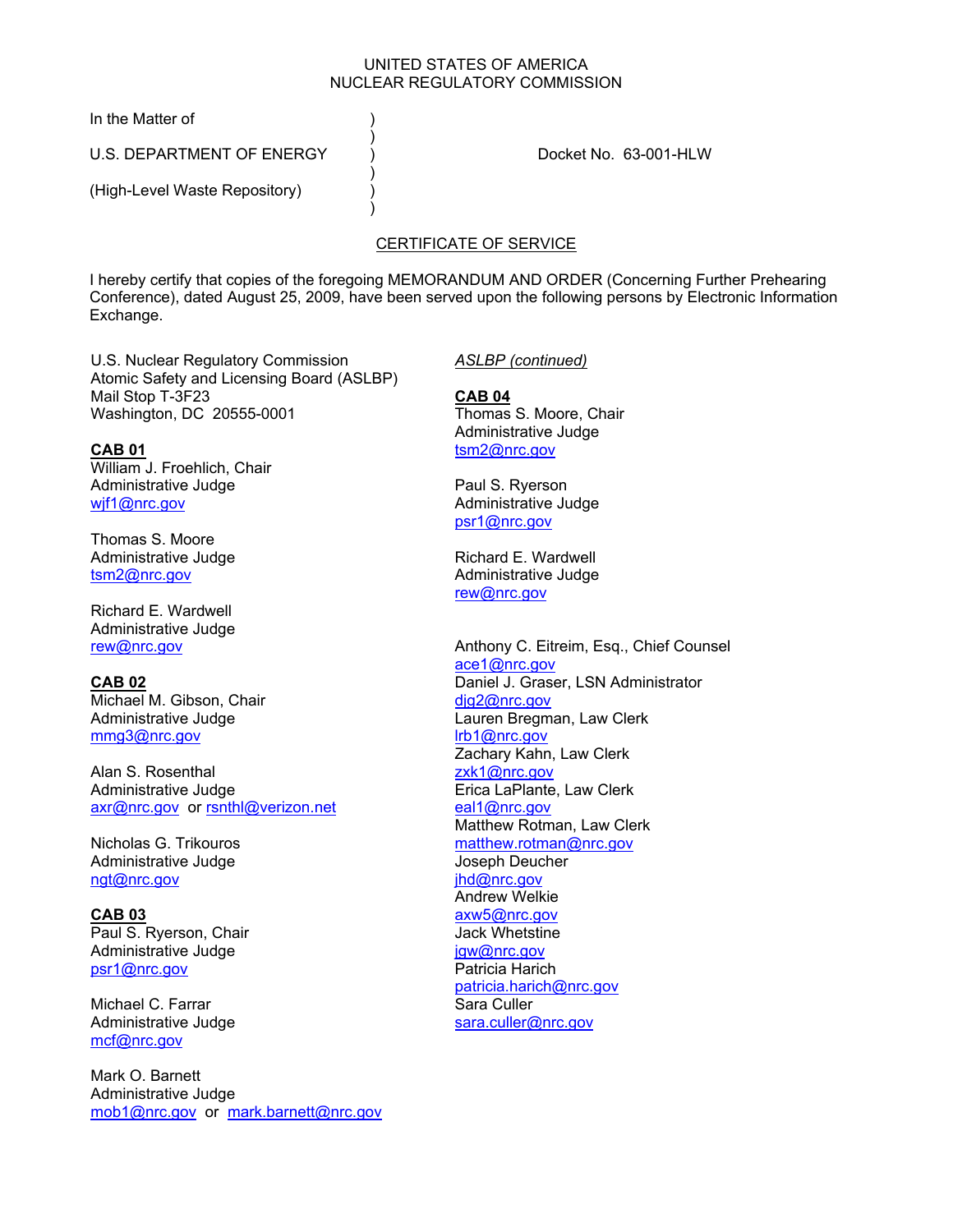U.S. Nuclear Regulatory Commission Office of the Secretary of the Commission Mail Stop O-16C1 Washington, DC 20555-0001 Hearing Docket hearingdocket@nrc.gov

U.S. Nuclear Regulatory Commission Office of Commission Appellate Adjudication Mail Stop O-16C1 Washington, DC 20555-0001 OCAA Mail Center ocaamail@nrc.gov

U.S. Nuclear Regulatory Commission Office of the General Counsel Mail Stop O-15D21 Washington, DC 20555-0001 Margaret J. Bupp, Esq. mjb5@nrc.gov Karin Francis, Paralegal kxf4@nrc.gov Adam Gendelman, Esq. adam.gendelman@nrc.gov Joseph S. Gilman, Paralegal jsg1@nrc.gov Daniel W. Lenehan, Esq. dwl2@nrc.gov Andrea L. Silvia, Esq. alc1@nrc.gov Mitzi A. Young, Esq. may@nrc.gov Marian L. Zobler, Esq. mlz@nrc.gov OGC Mail Center OGCMailCenter@nrc.gov

U.S. Department of Energy Office of General Counsel 1000 Independence Avenue S.W. Washington, DC 20585 Martha S. Crosland, Esq. martha.crosland@hq.doe.gov Nicholas P. DiNunzio, Esq. nick.dinunzio@rw.doe.gov James Bennett McRae ben.mcrae@hq.doe.gov Cyrus Nezhad, Esq. cyrus.nezhad@hq.doe.gov Christina C. Pak, Esq. christina.pak@hq.doe.gov

For U.S. Department of Energy Office of Counsel, Naval Sea Systems Command Nuclear Propulsion Program 1333 Isaac Hull Avenue, SE Washington Navy Yard, Building 197 Washington, DC 20376 Frank A. Putzu, Esq. frank.putzu@navy.mil

U.S. Department of Energy Office of General Counsel 1551 Hillshire Drive Las Vegas, NV 89134-6321 Jocelyn M. Gutierrez, Esq. jocelyn.gutierrez@ymp.gov George W. Hellstrom, Esq. george.hellstrom@ymp.gov Josephine L. Sommer, Paralegal josephine.sommer@ymp.gov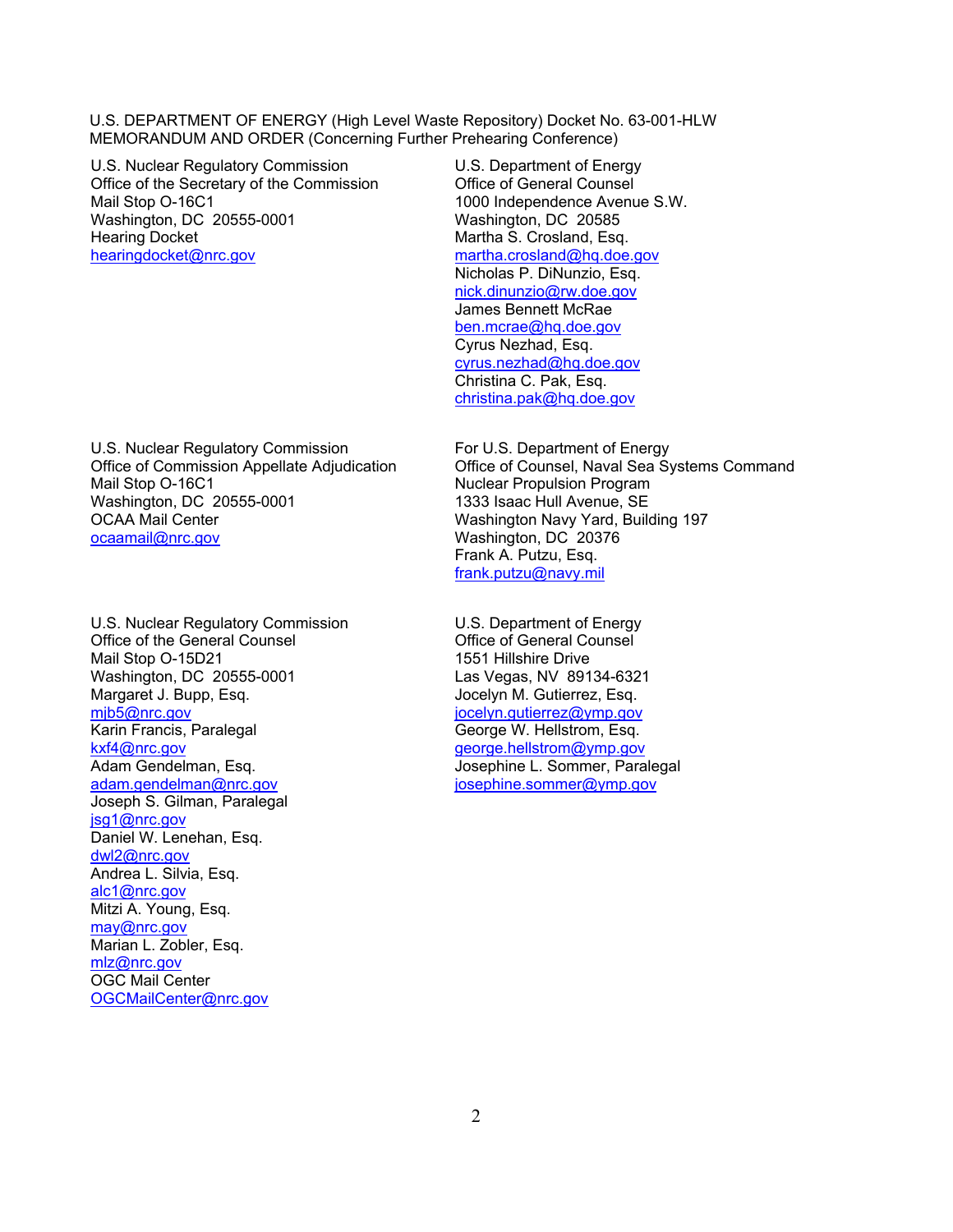For U.S. Department of Energy USA-Repository Services Yucca Mountain Project Licensing Group 1160 N. Town Center Drive, Suite 240 Las Vegas, NV 89144 Stephen J. Cereghino, Licensing/Nucl Safety stephen\_cereghino@ymp.gov Jeffrey Kriner, Regulatory Programs jeffrey\_kriner@ymp.gov

For U.S. Department of Energy Talisman International, LLC 1000 Potomac St., NW, Suite 300 Washington, DC 20007 Patricia Larimore, Senior Paralegal plarimore@talisman-intl.com

Counsel for U.S. Department of Energy Morgan, Lewis & Bockius LLP 1111 Pennsylvania Ave., NW Washington, DC 20004 Clifford W. Cooper, Paralegal ccooper@morganlewis.com Lewis M. Csedrik, Esq. lcsedrik@morganlewis.com Jay M. Gutierrez, Esq. jgutierrez@morganlewis.com Charles B. Moldenhauer, Esq. cmoldenhauer@morganlewis.com Brian P. Oldham, Esq. boldham@morganlewis.com Thomas D. Poindexter, Esq. tpoindexter@morganlewis.com Alex S. Polonsky, Esq. apolonsky@morganlewis.com Thomas A. Schmutz, Esq. tschmutz@morganlewis.com Donald J. Silverman, Esq. dsilverman@morganlewis.com Shannon Staton, Legal Secretary sstaton@morganlewis.com Annette M. White, Esq. Annette.white@morganlewis.com Paul J. Zaffuts, Esq. pzaffuts@morganlewis.com

For U.S. Department of Energy USA-Repository Services Yucca Mountain Project Licensing Group 6000 Executive Boulevard, Suite 608 North Bethesda, MD 20852 Edward Borella, Sr Staff, Licensing/Nuclear Safety edward\_borella@ymp.gov

Counsel for U.S. Department of Energy Hunton & Williams LLP Riverfront Plaza, East Tower 951 East Byrd Street Richmond, VA 23219 Kelly L. Faglioni, Esq. kfaglioni@hunton.com Donald P. Irwin, Esq. dirwin@hunton.com Stephanie Meharg, Paralegal smeharg@hunton.com Michael R. Shebelskie, Esq. mshebelskie@hunton.com Belinda A. Wright, Sr. Professional Assistant bwright@hunton.com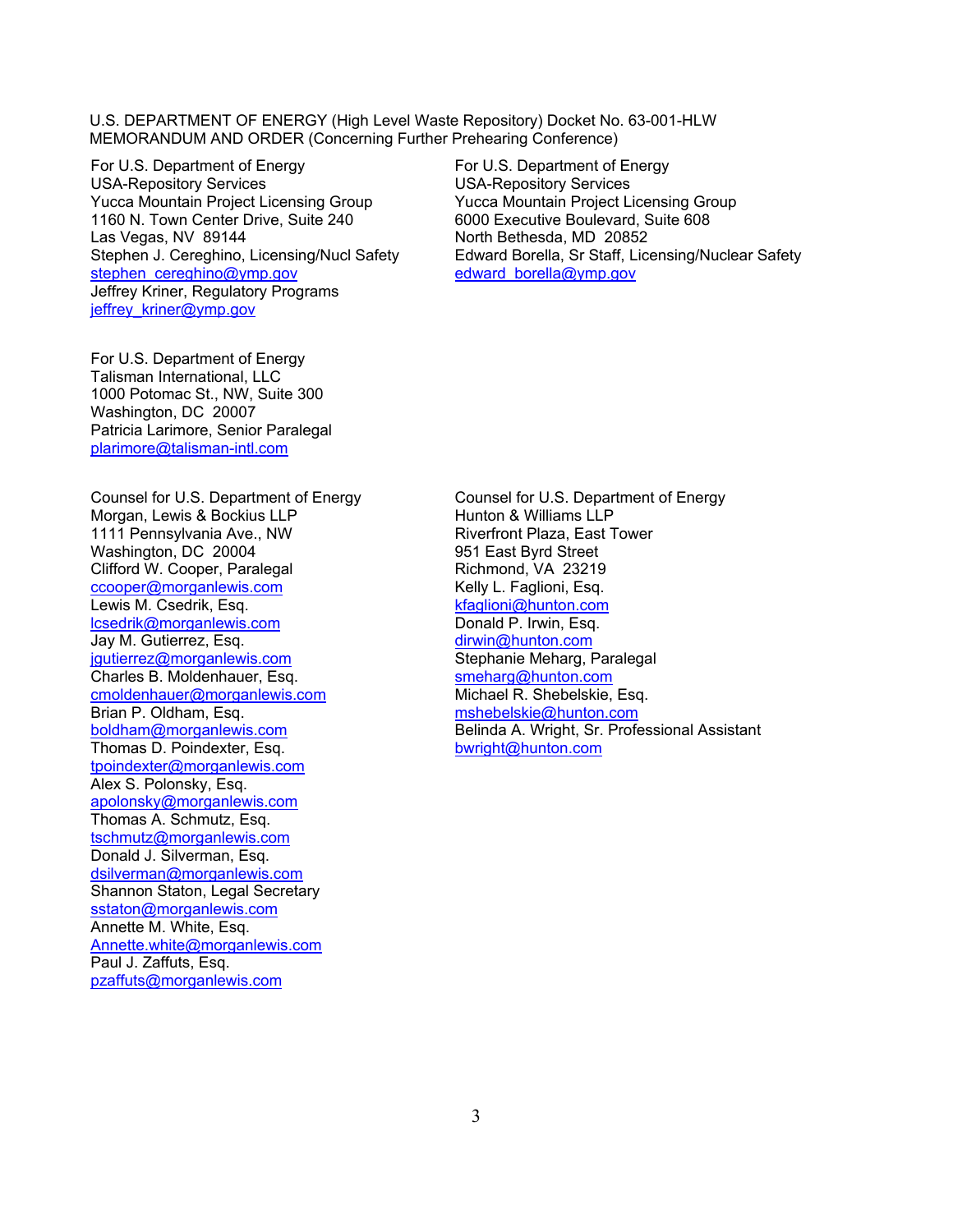Counsel for State of Nevada Egan, Fitzpatrick, Malsch & Lawrence, PLLC 1750 K Street, NW, Suite 350 Washington, DC 20006 Martin G. Malsch, Esq. mmalsch@nuclearlawyer.com Susan Montesi: smontesi@nuclearlawyer.com

Nevada Agency for Nuclear Projects Nuclear Waste Project Office 1761 East College Parkway, Suite 118 Carson City, NV 89706 Steve Frishman, Tech. Policy Coordinator steve.frishman@gmail.com Susan Lynch, Administrator of Technical Prgms szeee@nuc.state.nv.us

Counsel for Lincoln County, Nevada 1100 S. Tenth Street Las Vegas, NV 89017 Annie Bailey, Legal Assistant baileys@lcturbonet.com Bret Whipple, Esq. bretwhipple@nomademail.com

Lincoln County Nuclear Oversight Program P.O. Box 1068 Caliente, NV 89008 Connie Simkins, Coordinator jcciac@co.lincoln.nv.us

Counsel for Nye County, Nevada Ackerman Senterfitt 801 Pennsylvania Avenue, NW, #600 Washington, DC 20004 Robert Andersen, Esq. robert.andersen@akerman.com

Counsel for State of Nevada Egan, Fitzpatrick, Malsch & Lawrence, PLLC 12500 San Pedro Avenue, Suite 555 San Antonio, TX 78216 Laurie Borski, Paralegal lborski@nuclearlawyer.com Charles J. Fitzpatrick, Esq. cfitzpatrick@nuclearlawyer.com John W. Lawrence, Esq. jlawrence@nuclearlawyer.com

Bureau of Government Affairs Nevada Attorney General 100 N. Carson Street Carson City, NV 89701 Marta Adams, Chief Deputy Attorney General madams@ag.nv.gov

Lincoln County District Attorney P. O. Box 60 Pioche, NV 89403 Gregory Barlow, Esq. lcda@lcturbonet.com

For Lincoln County, Nevada Intertech Services Corporation PO Box 2008 Carson City, NV 89702 Mike Baughman, Consultant bigboff@aol.com

Counsel for Nye County, Nevada 530 Farrington Court Las Vegas, NV 89123 Jeffrey VanNiel, Esq. nbrjdvn@gmail.com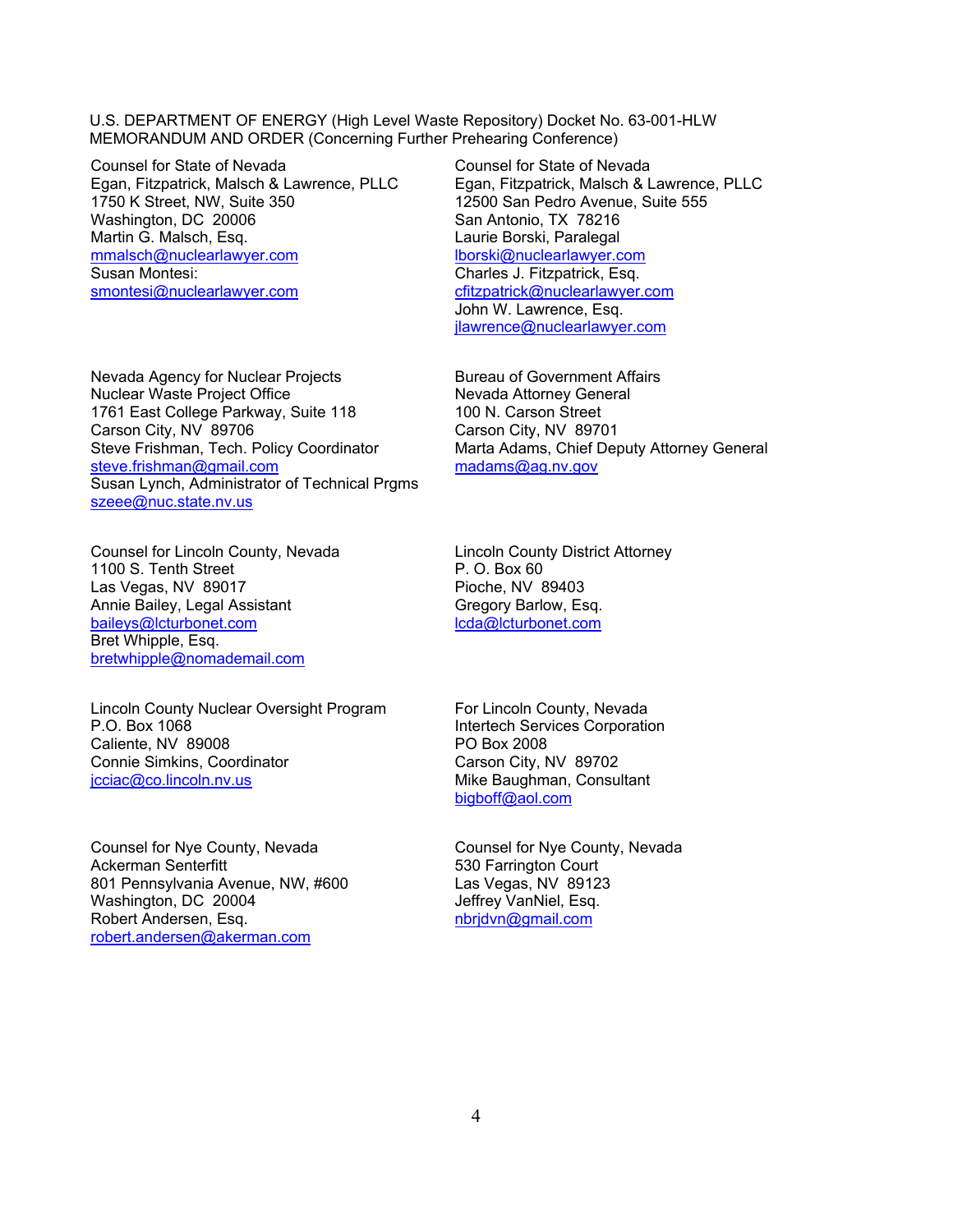Nye County Regulatory/Licensing Advisor 18160 Cottonwood Rd. #265 Sunriver, OR 97707 Malachy Murphy, Esq. mrmurphy@chamberscable.com

Clark County, Nevada 500 S. Grand Central Parkway Las Vegas, NV 98155 Phil Klevorick, Sr. Mgmt Analyst klevorick@co.clark.nv.us Elizabeth A. Vibert, Deputy District Attorney Elizabeth.Vibert@ccdanv.com

Nye County Nuclear Waste Repository Project Office (NWRPO) 1210 E. Basin Road, #6 Pahrump, NV 89060 Zoie Choate, Secretary zchoate@co.nye.nv.us Sherry Dudley, Admin. Technical Coordinator sdudley@co.nye.nv.us

Counsel for Clark County, Nevada Jennings, Strouss & Salmon 8330 W. Sahara Avenue, #290 Las Vegas, NV 89117 Bryce Loveland, Esq. bloveland@jsslaw.com

Counsel for Clark County, Nevada Jennings, Strouss & Salmon 1700 Pennsylvania Avenue, NW, Suite 500 Washington, DC 20006-4725 Elene Belte, Legal Secretary ebelete@jsslaw.com Alan I. Robbins, Esq. arobbins@jsslaw.com Debra D. Roby, Esq. droby@jsslaw.com

Eureka County, Nevada Office of the District Attorney 701 S. Main Street, Box 190 Eureka, NV 89316-0190 Theodore Beutel, District Attorney tbeutel.ecda@eurekanv.org

Counsel for Eureka County, Nevada Harmon, Curran, Speilberg & Eisenberg, LLP 1726 M. Street N.W., Suite 600 Washington, DC 20036 Diane Curran, Esq. dcurran@harmoncurran.com Matthew Fraser, Law Clerk mfraser@harmoncurran.com

Nuclear Waste Advisory for Eureka County, Nevada 1983 Maison Way Carson City, NV 89703 Abigail Johnson, Consultant eurekanrc@gmail.com

Eureka County Public Works PO Box 714 Eureka, NV 89316 Ronald Damele, Director rdamele@eurekanv.org

For Eureka County, Nevada NWOP Consulting, Inc. 1705 Wildcat Lane Ogden, UT 84403 Loreen Pitchford, Consultant lpitchford@comcast.net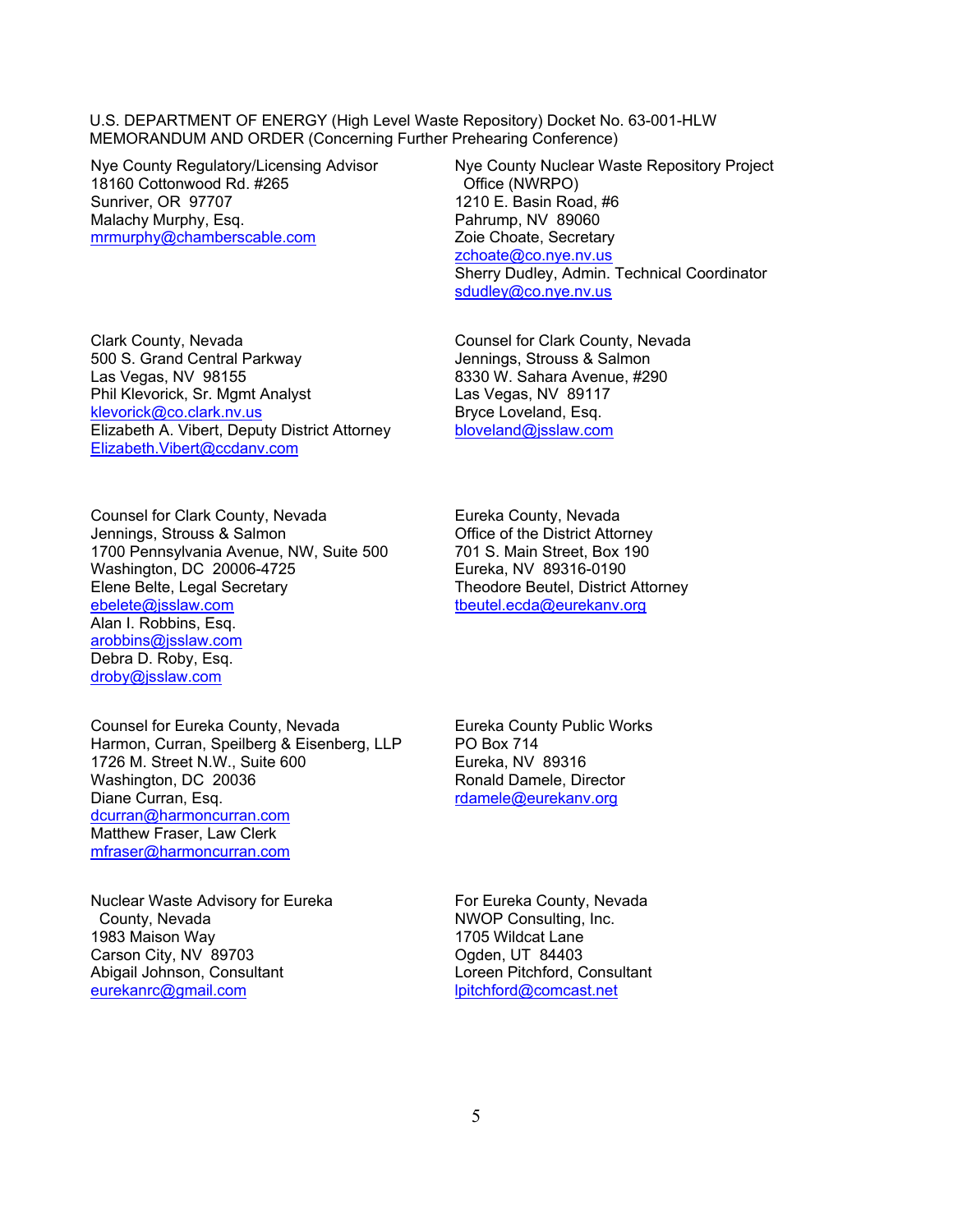Counsel for Churchill, Esmeralda, Lander, and Mineral Counties, Nevada Armstrong Teasdale, LLP 1975 Village Center Circle, Suite 140 Las Vegas, NV 89134-6237 Jennifer A. Gores, Esq. jgores@armstrongteasdale.com Robert F. List, Esq. rlist@armstrongteasdale.com

Mineral County Nuclear Projects Office P.O. Box 1600 Hawthorne, NV 89415 Linda Mathias, Director yuccainfo@mineralcountynv.org

White Pine County, Nevada Office of the District Attorney 801 Clark Street, #3 Ely, NV 89301 Richard Sears, District Attorney rwsears@wpcda.org

For White Pine County, Nevada Intertech Services Corporation PO Box 2008 Carson City, NV 89702 Mike Baughman, Consultant bigboff@aol.com

Counsel for Inyo County, California Berger, Silverman & Gephart 233 E. Carrillo Street, Suite B Santa Barbara, CA 93101 Michael Berger, Esq. mberger@bsglaw.net Robert Hanna, Esq. rshanna@bsglaw.net

Inyo County Yucca Mountain Repository Assessment Office P. O. Box 367 Independence, CA 93526-0367 Alisa M. Lembke, Project Analyst alembke@inyocounty.us

Esmeralda County Repository Oversight Program-Yucca Mountain Project PO Box 490 Goldfield, NV 89013 Edwin Mueller, Director muellered@msn.com

For City of Caliente, Lincoln County, and White Pine County, Nevada P.O. Box 126 Caliente, NV 89008 Jason Pitts, LSN Administrator jayson@idtservices.com

White Pine County Nuclear Waste Project Office 959 Campton Street Ely, NV 89301 Mike Simon, Director wpnucwst1@mwpower.net

Counsel for Caliente Hot Springs Resort LLC John H. Huston, Attorney at Law 6772 Running Colors Avenue Las Vegas, NV 89131 John H. Huston, Esq. johnhhuston@gmail.com

Counsel for Inyo County, California Greg James, Attorney at Law 710 Autumn Leaves Circle Bishop, CA 93514 E-Mail: gljames@earthlink.net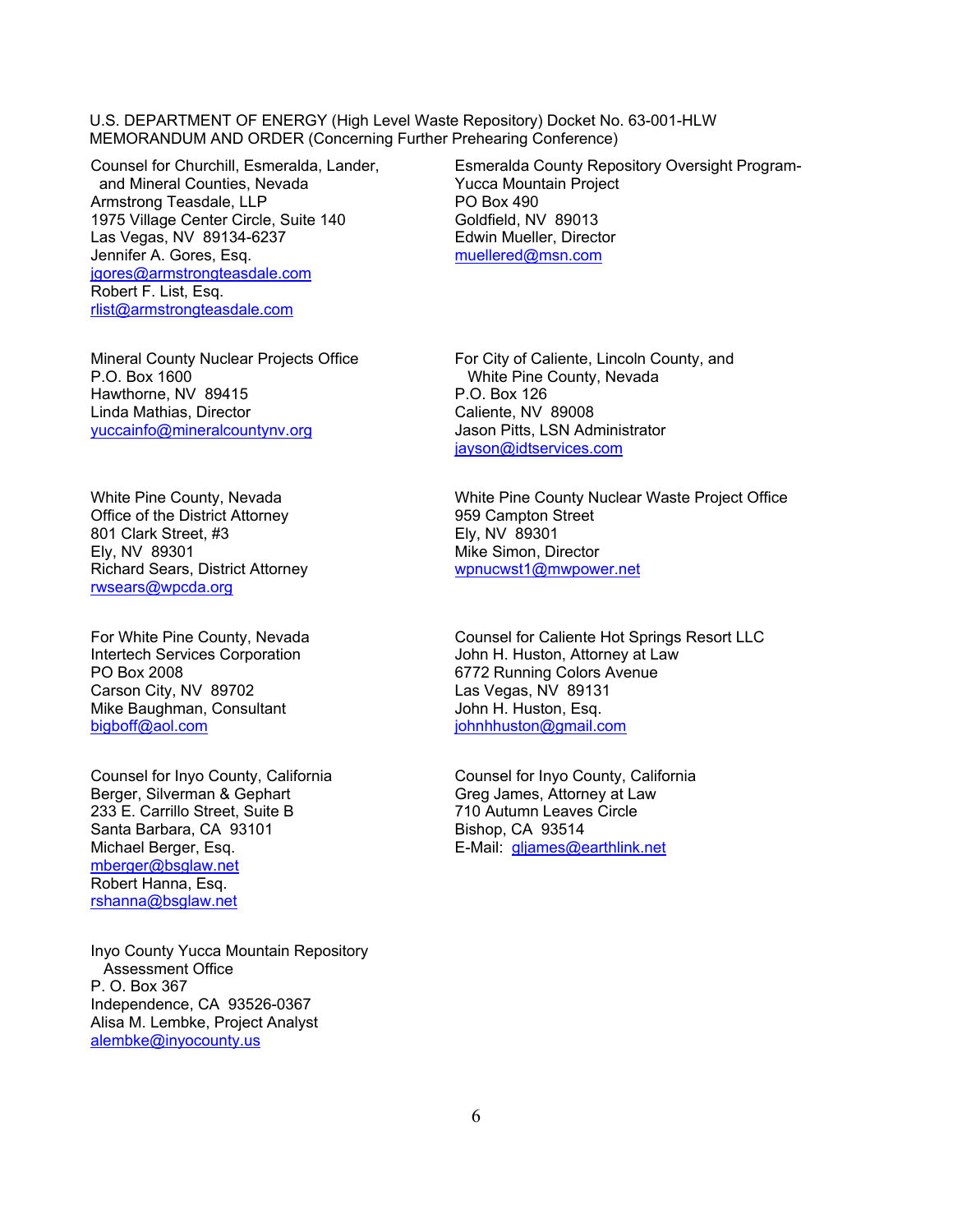California Department of Justice Office of the Attorney General 1300 I Street, P.O. Box 944255 Sacramento, CA 94244-2550 Susan Durbin, Deputy Attorney General susan.durbin@doj.ca.gov Michele Mercado, Analyst michele.Mercado@doj.ca.gov

California Department of Justice 300 S. Spring Street, Suite 1702 Los Angeles, CA 90013 Brian Hembacher, Deputy Attorney General brian.hembacher@doj.ca.gov

Nuclear Energy Institute Office of the General Counsel 1776 I Street, NW Suite 400 Washington, DC 20006-3708 Michael A. Bauser, Esq. mab@nei.org Anne W. Cottingham, Esq. awc@nei.org Ellen C. Ginsberg, Esq. ecg@nei.org

Counsel for Nuclear Energy Institute Winston & Strawn LLP 1700 K Street, N.W. Washington, DC 20006-3817 William A. Horin, Esq. whorin@winston.com Rachel Miras-Wilson, Esq. rwilson@winston.com David A. Repka, Esq. drepka@winston.com Carlos L. Sisco, Senior Paralegal csisco@winston.com

Native Community Action Council P.O. Box 140 Baker, NV 89311 Ian Zabarte, Member of Board of Directors mrizabarte@gmail.com

California Department of Justice Office of the Attorney General 1515 Clay Street, 20<sup>th</sup> Floor, P.O. Box 70550 Oakland, CA 94612-0550 Timothy E. Sullivan, Deputy Attorney General timothy.Sullivan@doj.ca.gov

California Energy Commission 1516 Ninth Street Sacramento, CA 95814 Kevin, W. Bell, Senior Staff Counsel kwbell@energy.state.ca.us

Counsel for Nuclear Energy Institute Pillsbury Winthrop Shaw Pittman LLP 2300 N Street, N.W. Washington, DC 20037-1122 Jay E. Silberg, Esq. jay.silberg@pillsburylaw.com Timothy J.V. Walsh, Esq. timothy.walsh@pillsburylaw.com Maria D. Webb, Senior Energy Legal Analyst maria.webb@pillsburylaw.com

Counsel for Native Community Action Council Alexander, Berkey, Williams & Weathers LLP 2030 Addison Street, Suite 410 Berkeley, CA 94704 Curtis G. Berkey, Esq. cberkey@abwwlaw.com Rovianne A. Leigh, Esq. rleigh@abwwlaw.com Scott W. Williams, Esq. swilliams@abwwlaw.com